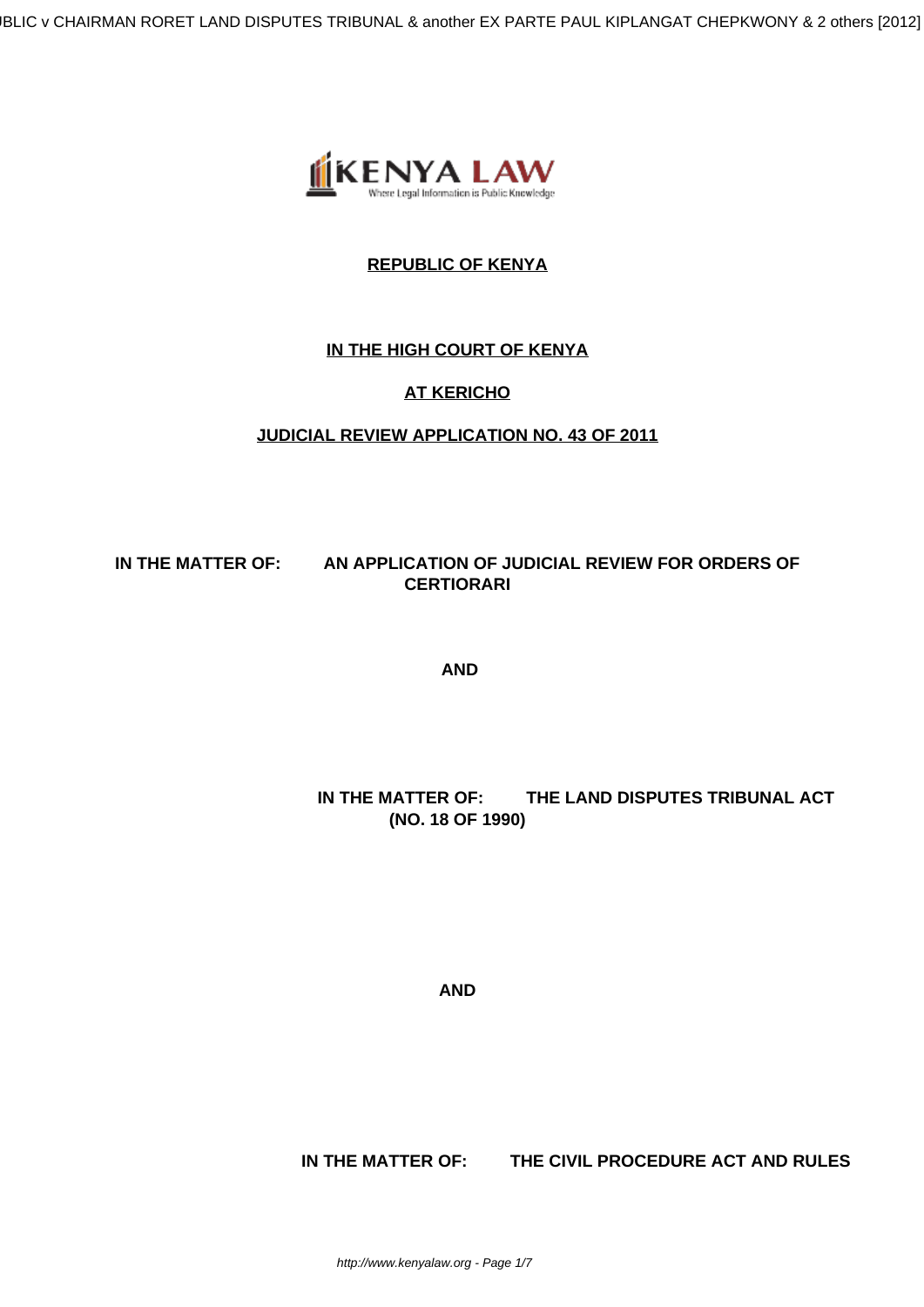**AND**

 **IN THE MATTER OF: THE LAND KNOWN AS KERICHO/KABARTEGAN/211**

**AND**

 **IN THE MATTER OF: THE RORET LAND DISPUTES TRIBUNAL**

**AND**

## **IN THE MATTER OF: THE KERICHO CHIEF MAGISTRATE'S COURT MISC. APPLICATION NO. 47 OF 2011**

**AND**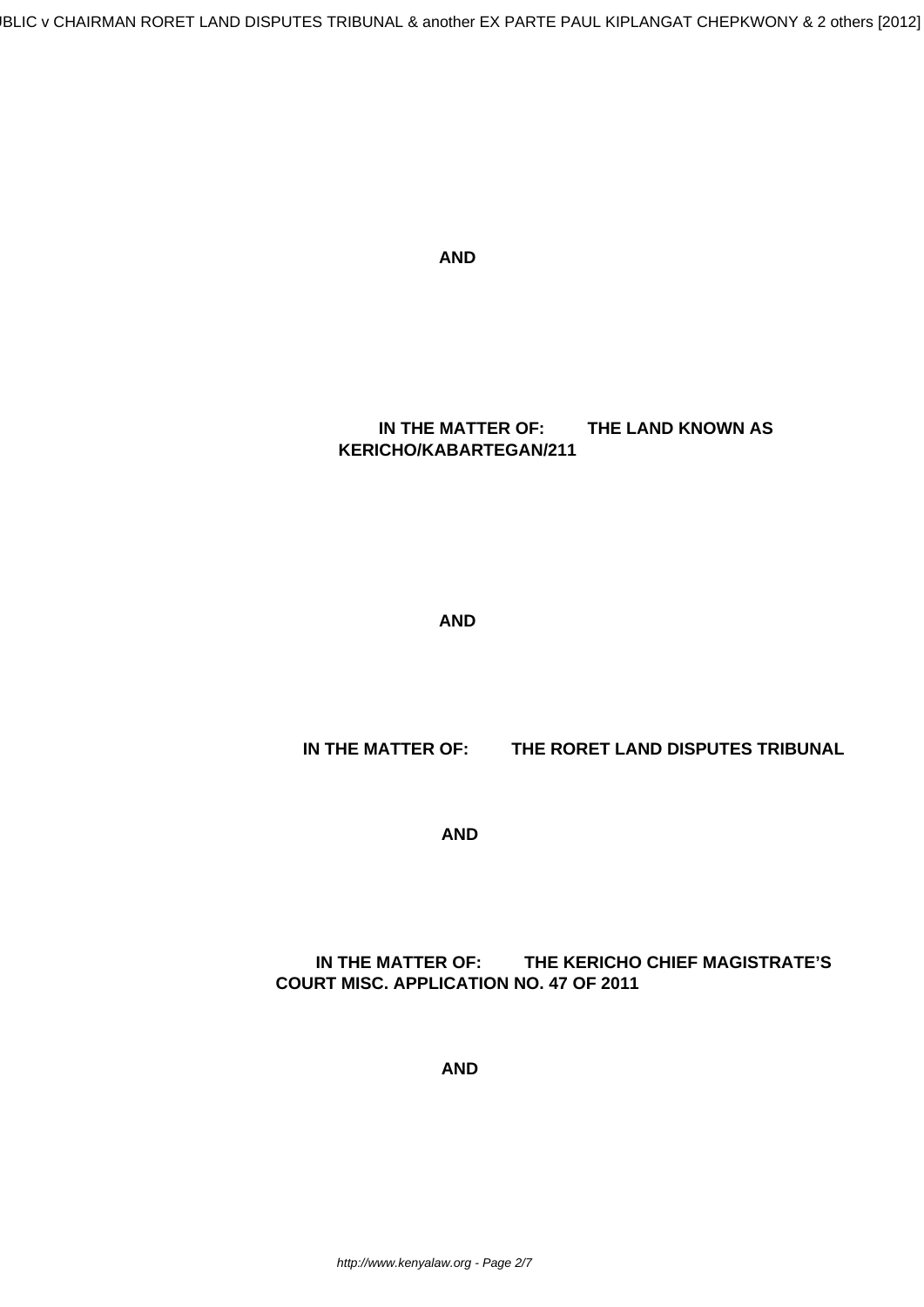## **IN THE MATTER OF: THE LAW REFORM ACT CAP 26 OF THE LAWS OF KENYA**

#### **BETWEEN**

**REPUBLIC ……...........................….……………………………………………………….........APPLICANT**

**AND**

# **THE CHAIRMAN RORET LAND DISPUTES TRIBUNAL..……............................………1ST RESPONDENT**

**THE CHIEF MAGISTRATE'S COURT KERICHO………………..........................……...2ND RESPONDENT**

**JOHN CHEPKWONY …………………………...........................….…………….....…..INTERESTED PARTY**

 **EX PARTE:**

 **PAUL KIPLANGAT CHEPKWONY**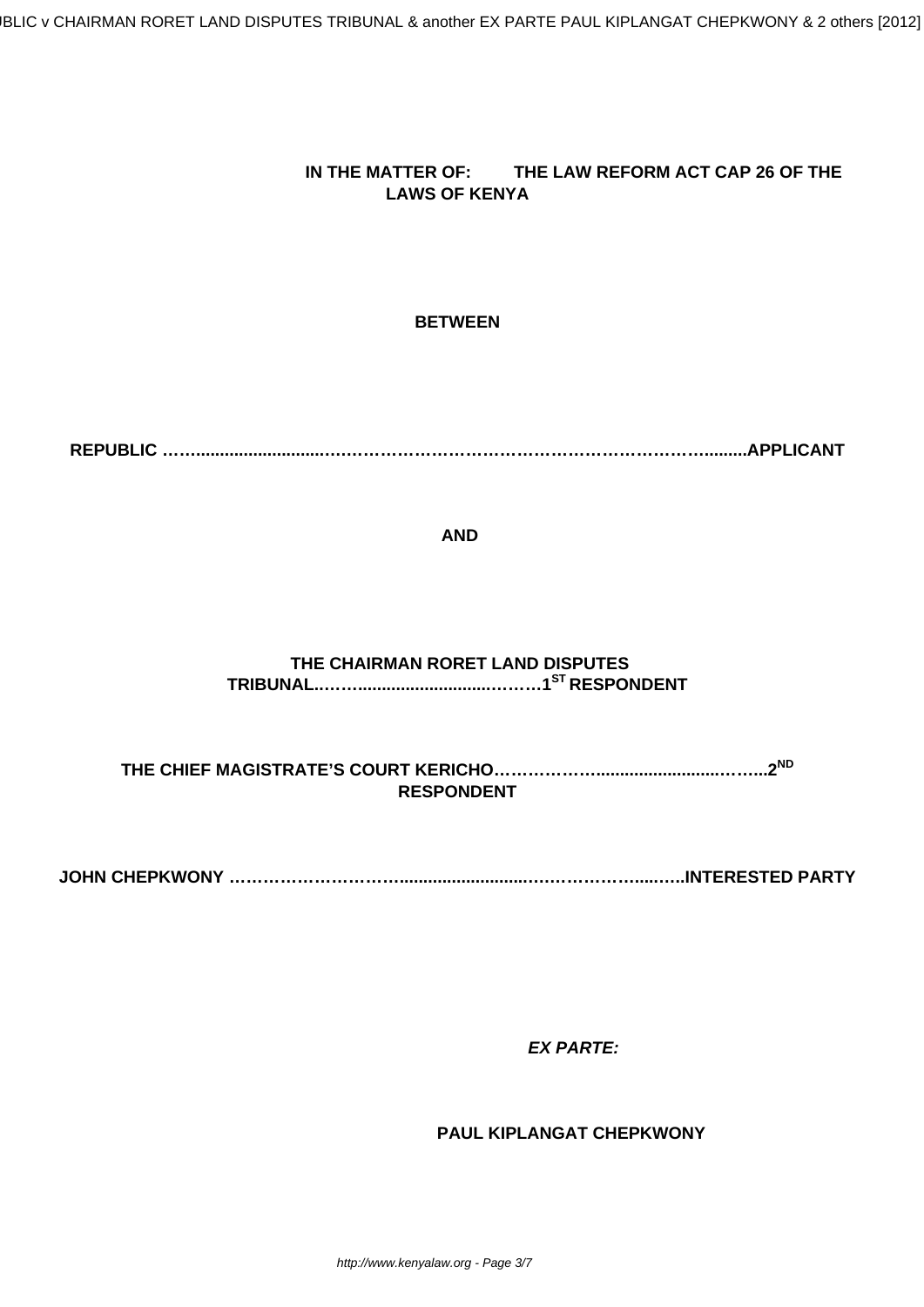#### **JONAH K. CHEPKWONY**

#### **OBOT TECKLA CHERENDET**

#### **JUDGMENT**

According to **Paul Kiplangat Chepkwony** who is one of the ex parte applicants in this cause, he is one of the sons of the late **KIPKEMOI CHEPKWONY METO** who was the registered proprietor of the properties known as **KERICHO/KABARTEGAN/211** and **KERICHO/KABARTEGAN/ 349**, which I shall now refer to as the suit properties;that **JOHN CHEPKWONY** ('the interested party) filed a claim in the Roret Land Disputes Tribunal ('the Tribunal'), which tribunal on 24/3/2011, delivered its verdict, which was read and adopted as a judgment of the court in C .M C. Misc. App. No. (Kericho) 47 of 2011.

The other ex parte applicants are **JONAH K. CHEPKWONY** and **OBOT TECKLA CHERENDET**

Being aggrieved by the said verdict the three have now preferred this application in which they seek the following orders against **THE CHAIRMAN RORET LAND DISPUTES TRIBUNAL** as the 1st respondent, THE CHIEF MAGISTRATE'S COURT KERICHO as the 2<sup>nd</sup> respondent and the aforementioned **JOHN CHEPKWONY:-**

a. That this Honourable court may be pleased to issue an order of certiorari removing unto this Honourable court for purposes of being quashed forthwith the  $2^{nd}$  respondent's order dated 23/9/2011 together with all the entire proceedings arising there from and or connected therewith pursuant to the  $1<sup>st</sup>$ respondent's award dated 24/3/ 2011 which was read and adopted as a judgment of the court in Kericho Chief Magistrate's Court Misc. Civil Application No. 47 of 2011.

b. Costs of this application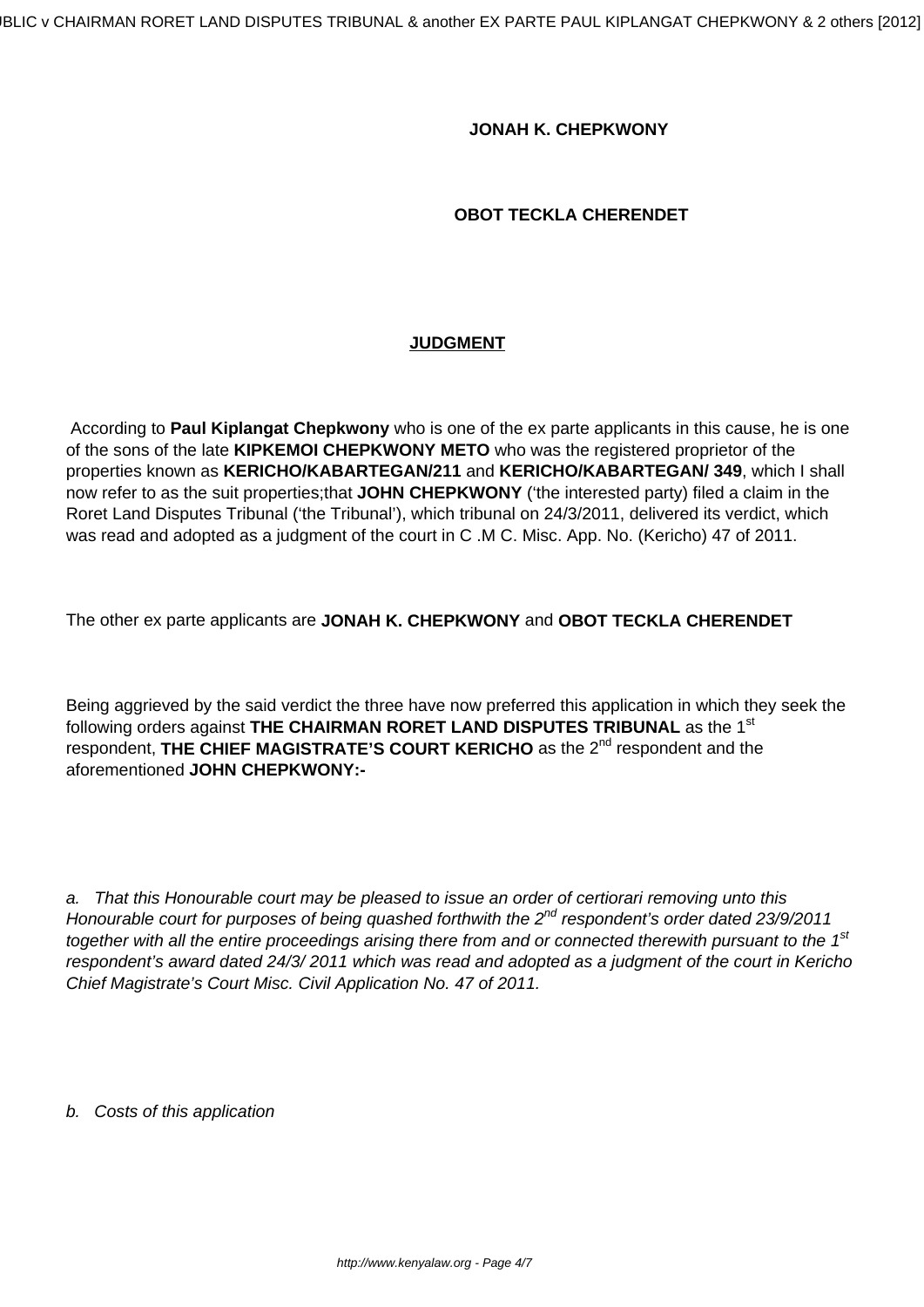IBLIC v CHAIRMAN RORET LAND DISPUTES TRIBUNAL & another EX PARTE PAUL KIPLANGAT CHEPKWONY & 2 others [2012]

The three rely on the grounds that:-

a. The Tribunal award is ultra vires as the tribunal had no jurisdiction to adjudicate on a dispute relating to registered land.

- b. That the award and its subsequent adoption as a judgment of the court is void ab initio.
- c. That the award is incompetent and fatally defective.
- d. That unless the orders herein are granted the impugned judgment respondent may be executed.

The order of certiorari, which the ex parte applicant urges this court to issue in his favour, will issue to quash a decision which is ultra vires, by bringing up into this court the decision of an inferior tribunal such as the Land Disputes Tribunal so that it may be investigated and if found wanting, it shall be quashed.

Needless to say the court is being called upon to investigate the decision making process, not the decision itself, and in applications of this nature, the issue of the jurisdiction of the said inferior body is paramount, for it is imperative and expected that such bodies act within their limits.

The ex parte applicants have established that their father, the late **KIPKEMOI CHEPKWONY METO**, was the registered proprietor of the suit properties and that being the case then, the Tribunal, had no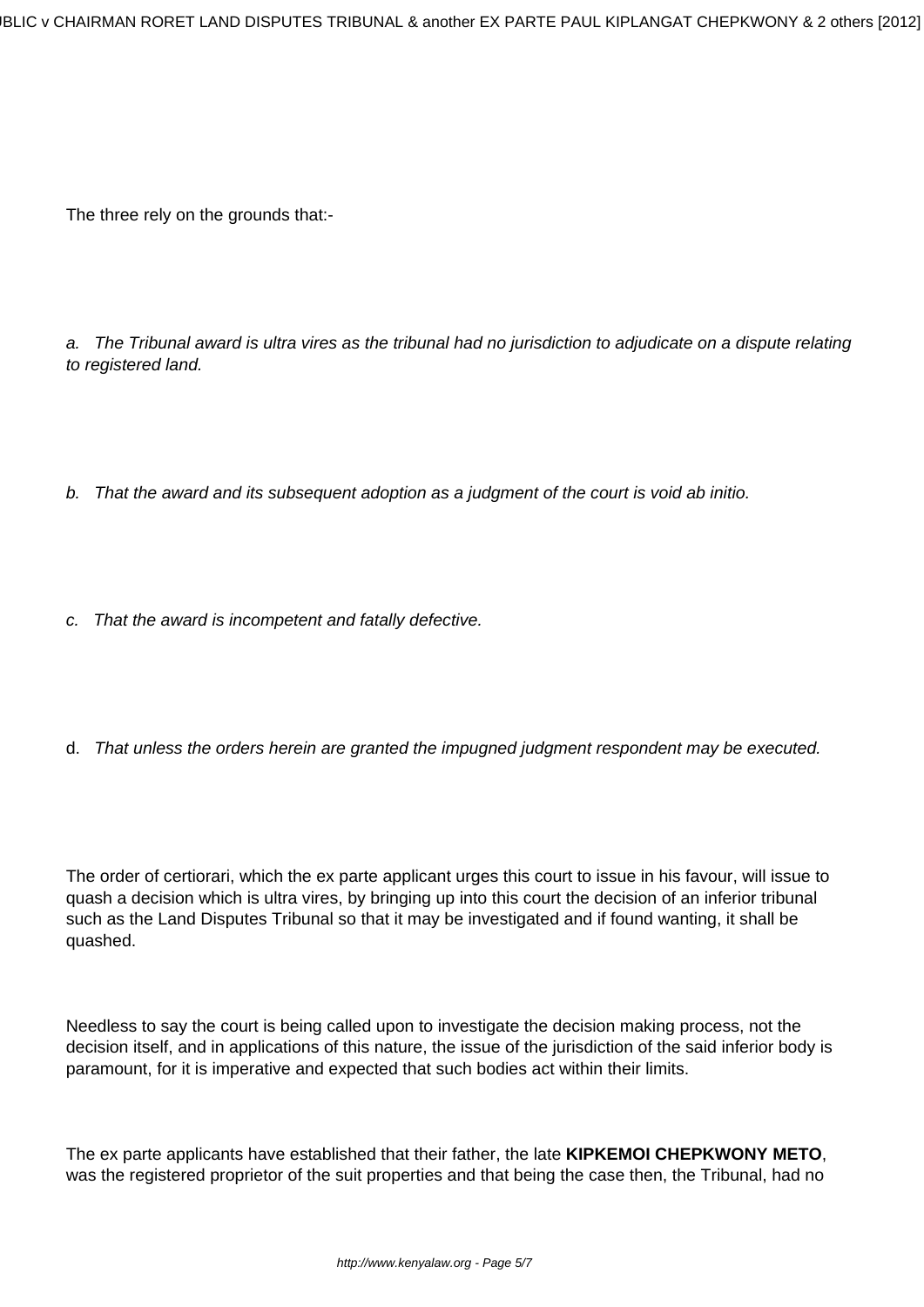jurisdiction to deal with the matter pertaining to land which was already registered and which also belonged to a deceased person. Indeed the Tribunal seemed to appreciate those facts when it ordered that the parties do commence succession proceedings.

Not having head the relevant jurisdiction the tribunal acted ultra vires, when it proceeded to hear and determine the matter, it thus acted ultra vires, and its proceedings were thus a nullity and all further proceedings were a nullity ab initio.

I therefore allow this application in terms of prayer a.

The respondents shall bear the ex parte applicants costs of this cause.

Dated and delivered at Kericho this 27<sup>th</sup> day of March 2012.

#### **JEANNE GACHECHE**

**Judge**

Delivered in the presence of:-

For the ex parte applicants – Mr. Kiprono holding brief for Mr. Orina

For the respondents – No appearance